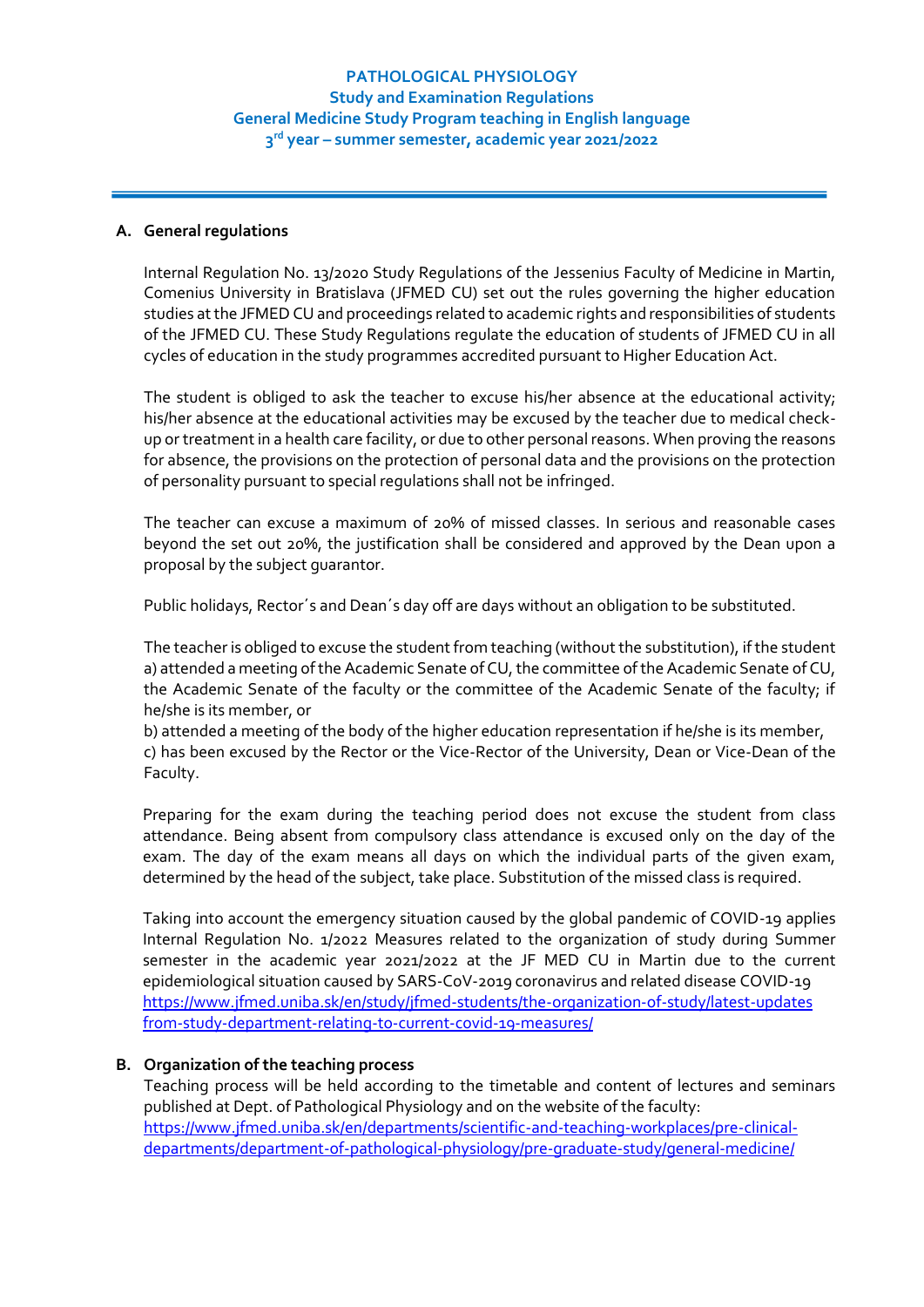**Lectures** will be held in a distance form through the MS Teams system according to the time and content plan.

**Seminars** will take place in seminar rooms no 2.18, 2.27 and 2.28 of Department of Pathological Physiology located in Educational Center, Mala Hora  $4B - 1^{st}$  floor.

## **C. Content and forms of teaching**

### **Lectures**

- Content modern pathogenesis and pathophysiology of diseases
	- explanation of pathomechanisms responsible for the onset of symptoms and signs of diseases
	- basis for seminars and tests in pathophysiology

### **Practical teaching**

Content - practicing mental and practical skills in order to create a good theoretical and practical basis for understanding the origin and development of disease

Forms

- a) Seminars No. 1 No. 5 will focus on the pathophysiology of electrical heart activity via analysis of ECG recording changes in respective disorders
- b) Other seminars will be devoted to discussion of most important pathomechanisms of diseases respectfully to the lecture held before the seminar.

# **Study literature:**

[https://www.jfmed.uniba.sk/fileadmin/jlf/Pracoviska/akademicka-kniznica-a-audiovizualne](https://www.jfmed.uniba.sk/fileadmin/jlf/Pracoviska/akademicka-kniznica-a-audiovizualne-stredisko/povinnaa_odporucana_literatura/21-22/vseobecne_lekarstvo_-_studium_v_jazyku_anglickom__6_.pdf)[stredisko/povinnaa\\_odporucana\\_literatura/21-22/vseobecne\\_lekarstvo\\_-](https://www.jfmed.uniba.sk/fileadmin/jlf/Pracoviska/akademicka-kniznica-a-audiovizualne-stredisko/povinnaa_odporucana_literatura/21-22/vseobecne_lekarstvo_-_studium_v_jazyku_anglickom__6_.pdf) [\\_studium\\_v\\_jazyku\\_anglickom\\_\\_6\\_.pdf](https://www.jfmed.uniba.sk/fileadmin/jlf/Pracoviska/akademicka-kniznica-a-audiovizualne-stredisko/povinnaa_odporucana_literatura/21-22/vseobecne_lekarstvo_-_studium_v_jazyku_anglickom__6_.pdf)

## **D. Continuous control of study**

- **1. Discussion** between teacher and students **on the defined topics published on the website of the department.** If the student is not able to successfully solve the discussed pathophysiological problem, he/she will have to repeat the seminar in a substitute week.
- **2. Two tests will be performed aimed at continuous assessment of the study.** The tests will be held online in the Moodle program and the system will be accessible during teaching hours.

**Test no. 1** will be held in the 7 th week of the semester between **28.3.2022 – 1.4.2022** andwill contain questions from lectures given in the weeks 1, 2, 3 and 4 and from seminars in the 1st to 6<sup>th</sup> week of semester.

 **Test duration** - 60 min.

Test form: multiple-choice questions - questions with 3 answers, only one of them is correct  **The number of questions in test no. 1:** 50

**Test no 2** – will be held in the  $12^{th}$  week of the semester between **2.** 5.2022 – 6.5.2022 and will contain questions from lectures that were given in the  $5^{\text{th}}$  to 10<sup>th</sup> week of the semester and seminars in the  $9^{th}$  to  $11^{th}$  week of the semester.

 **Test duration** - 55 min.

Test form: multiple-choice questions – questions with 3 answers, only one of them is correct  **The number of questions in test no. 2:** 45

The results of both tests will sum up.

 **Voluntary test retake** will be held in week 14 of the semester**.**

#### **Online testing:**

 Link[: https://moodle.uniba.sk/login/index.php](https://moodle.uniba.sk/login/index.php) Instructions for students: